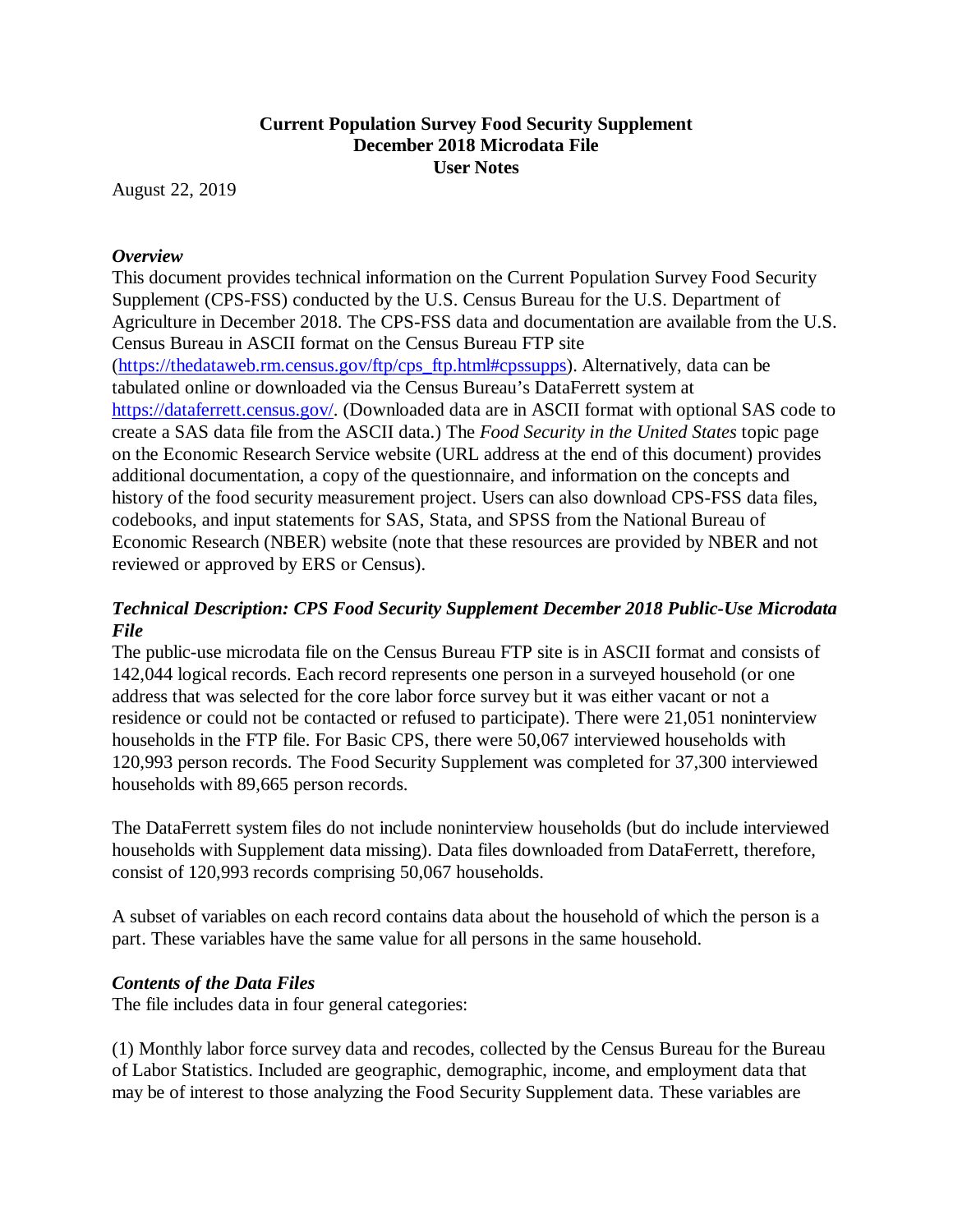described briefly in the data dictionary on the FTP site or DataFerrett. More detailed information on concepts and definitions underlying these data is available in the technical documentation for the CPS monthly labor force data, available from the Bureau of Labor Statistics.

(2) Food Security Supplement data, collected by the Census Bureau for the U.S. Department of Agriculture. These data consist of answers by household respondents to questions about household food expenditures, use of food assistance programs, and experiences and behaviors related to food security. All of the Food Security Supplement data are household-level data.

(3) Food security status and scale variables calculated from the Food Security Supplement data by the Economic Research Service of the U. S. Department of Agriculture. These household-level variables (HRFS12CX-HRFS30DE) are described in detail later in this document.

(4) Weighting variables calculated by the Census Bureau as the number of persons or households represented by each person or household in the sample. Separate weights are calculated for the Food Security Supplement and for the core CPS. Selection of appropriate weights for statistical estimation is described later in this document.

## *Contents of the Food Security Supplement Questionnaire*

A copy of the Food Security Supplement questionnaire is available on the ERS Web site (address at end of this document) and on the Census Bureau FTP site. Variable names in the data dictionary generally consist of the prefix HE (household variable, edited) followed by the question number from the questionnaire. The major sections are as follows:

- (1) Food Spending (HES1A-HES8).
- (2) Minimum Food Spending Needed (HES8B-HES8D).
- (3) Food Assistance Program Participation (HES9-HESP9).
- (4) Food Sufficiency and Food Security (HESS1-HESSHM5). This section includes the 18 food security questions that are used to calculate the 12-month Food Security Scales as well as follow-up questions that are used to calculate the 30-day food security scales.
- (5) Ways of Avoiding or Ameliorating Food Deprivation Coping Strategies (HESC1- HESCM4).

### *Changes from Previous Years' Food Security Supplements*

The December 2018 food security supplement questionnaire content was unchanged from the December 2017 survey except for the date. However, beginning in 2015 and continuing in 2018 there were changes from previous years in how the Census Bureau processes some variables. The Census Bureau is no longer releasing continuous variables on public-use data files. Continuous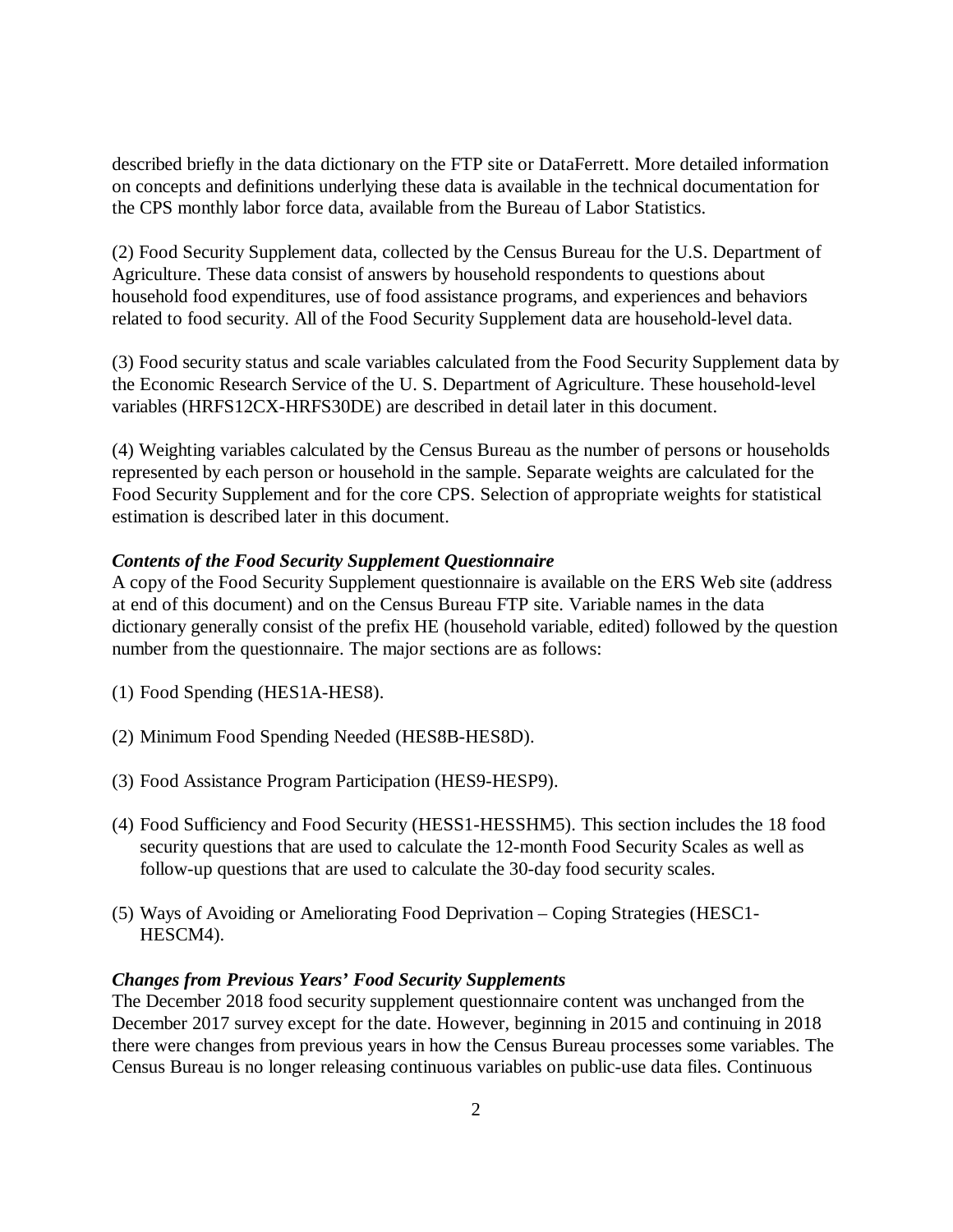variables are now categorized to reduce the risk of disclosure (see Table 1). This change affects CPS-FSS variables on food spending and SNAP benefit amount. ERS analysis of the food spending variables suggests that the recoding has little effect on the calculation of median food spending. However, data on food spending and SNAP benefit amount are not precisely comparable with corresponding data from previous years, and users should be cautious with the use of these variables. Users should refer to the codebook for recoded values. Researchers who wish to use continuous food spending or SNAP benefit variables in their analysis will need to apply for access to the confidential CPS-FSS data through the U.S. Census Bureau.

| Table 1. O.S. Census Dureau Categorization Guidelines for Communus Variables in the Cr S-r SS |                             |
|-----------------------------------------------------------------------------------------------|-----------------------------|
| Original Variable Value                                                                       | <b>Categorization Value</b> |
|                                                                                               |                             |
| 1-7                                                                                           |                             |
| 8-999                                                                                         | Round to nearest 10         |
| 1,000-49,999                                                                                  | Round to nearest 100        |
|                                                                                               |                             |

Table 1. U.S. Census Bureau Categorization Guidelines for Continuous Variables in the CPS-FSS

<sup>1</sup>All variables are top-coded at specified values as indicated in the codebook.

In 2018, there were changes to the topcode values of some edited food spending variables. For variable "HETS2O" the 2017 topcode value was 400, and in 2018 it was changed to 450. For variable "HETS7O" the 2017 topcode value was 165, and in 2018 it was changed to 200. For variable "HETS8O" the 2017 topcode value was 635, and in 2018 it was changed to 650. For variable "HETSP3O" the 2017 topcode value was 700, and in 2018 it was changed to 675.

A Spanish-language version of the Food Security Supplement was implemented in the survey instrument beginning in 2014 and continuing in 2018. The variable "HUSSPCK1" indicates whether the Spanish-language questionnaire was used for the interview. The Spanish language questionnaire is available on the ERS website.

Revised metropolitan statistical areas (MSAs) and principal cities within them were delineated by the Office of Management and Budget in 2013, based on revised standards developed by the U.S. Census Bureau in collaboration with other Federal agencies. The revised delineations were implemented beginning with the 2014 Food Security Supplement as part of the monthly labor force interview and recodes. Food security statistics by area of residence for 2018 are comparable with those from 2014 and later, but are not precisely comparable with corresponding statistics from earlier years.

Data users should carefully review variable locations for the Food Security Supplement as they may change from year to year.

### *Screening of the Food Security Supplement*

The Food Security Supplement includes several screens to reduce respondent burden and to avoid asking questions that may seem inappropriate to respondents given other information they have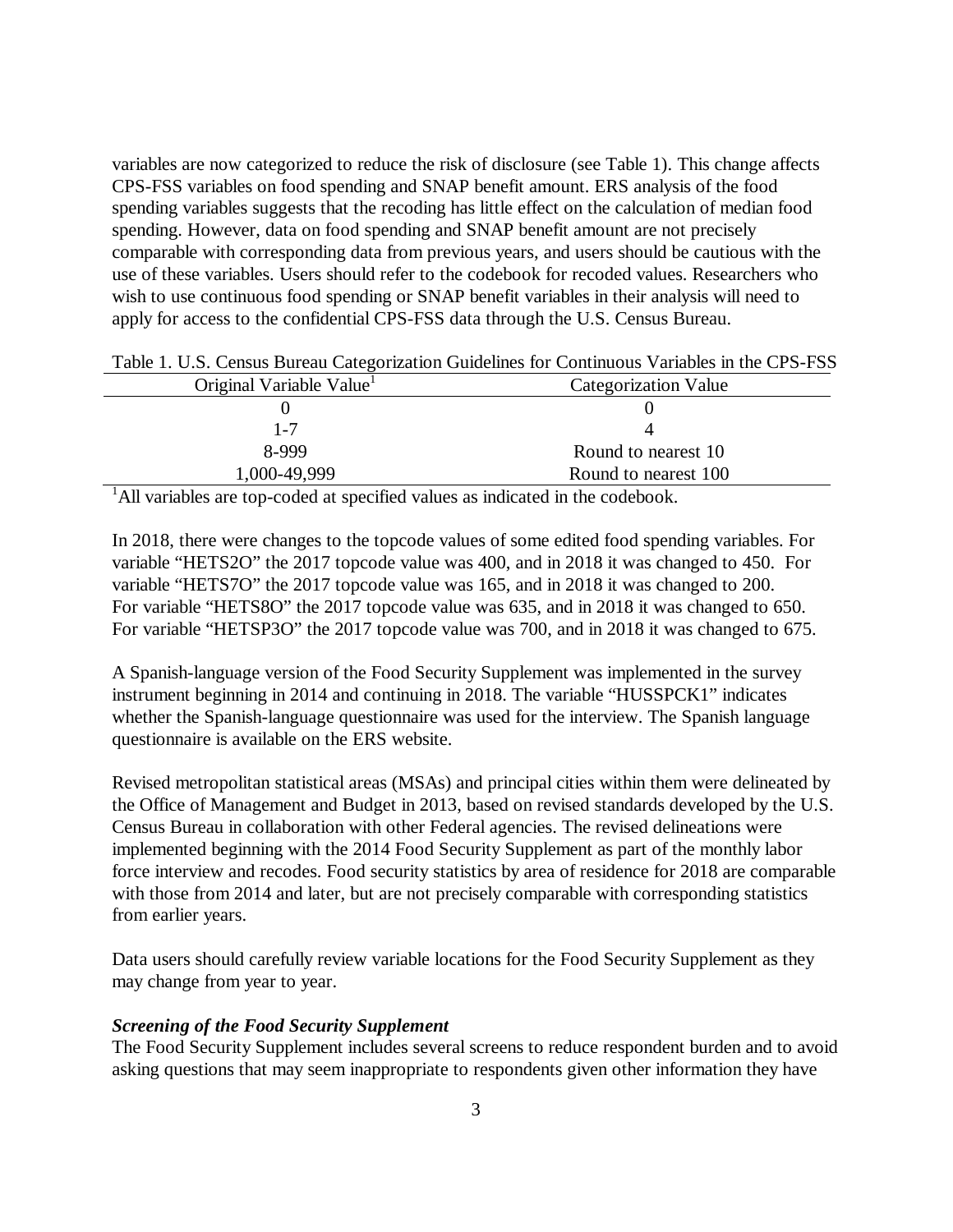provided in the survey. The screener variables use information from the monthly labor force core data as well as from the Food Security Supplement. Households with incomes above 185 percent of the poverty threshold (HRPOOR=2, approximated from HUFAMINC and HRNUMHOU) that responded "no" to HES9 were not asked the questions on participation in food assistance programs. Households with income above 185 percent of poverty that registered no indication of food stress on HES9 or HESS1 were not asked the rest of the questions in the "Food Sufficiency and Food Security" section or those in the "Ways of Avoiding or Ameliorating Food Deprivation" section. Households that were screened out at the initial screen are assumed to be highly food secure (raw score imputed as zero). However, if they were screened out at the initial screen without having given a valid response to either screening question, then the food security scale and status variables are coded as "No Response" (-9).

There were also two "internal" screeners in the adult section and one in the child section in the main food security section (the questions that are used to calculate the Household Food Security Scale). These series of questions are divided into blocks. Households that registered no indication of food stress in the preceding block are skipped over the remaining blocks and responses to questions in the skipped blocks are assumed to be negative. However, if they were screened out without having given a valid response to any of the questions in the scale, then the food security scale and status variables are coded as "No Response" (-9).

The screening rules that determine whether a household was asked the questions in the food security scale varied somewhat during the first four years of fielding the Food Security Supplement (1995-98). These different screening procedures affected the estimated prevalence of food security differently in each year. From 1998-2018, screening procedures have remained essentially unchanged and prevalence rates are directly comparable. The variable HRFS12CX indicates screening status under the "common screen" that allows comparisons of food security prevalence rates across all years since data were first collected in 1995. To compare 2018 prevalence rates to those for 1995, 1996, or 1997, users will need to edit the food security status variable of interest to "high food security" (raw score=0) for households that would have been screened out under the common screen (HRFS12CX=1). Comparison can then be made to variables in the common screen series in data from any earlier year.

Screeners also were applied based on whether the household included any children, so that households without children were not asked questions that refer specifically to children. For this purpose, persons 17 or younger are classified as children except those who are household reference persons or spouses or partners of household reference persons (PERRP=1, 2, 3, 13 or 14). Children's Food Security Scale variables are coded as "Not in Universe" (-1) if there were no children in the household.

#### *Food Security Status and Scale Variables*

The main purpose of the Food Security Supplement is to provide information about the food security of the nation's households. Six series of variables are provided for this purpose. The first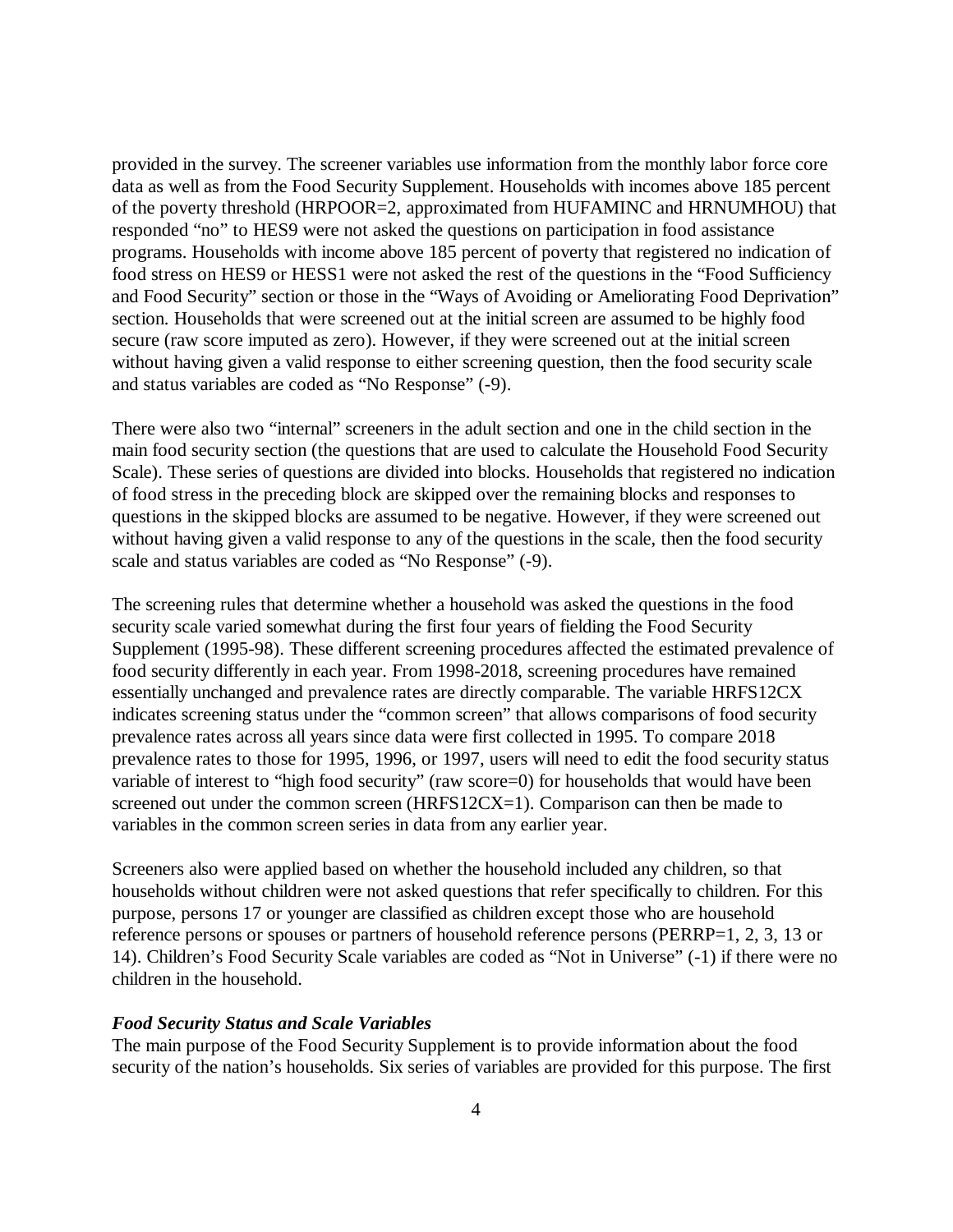three series indicate the food security of households, children in households, and adults in households during the 12 months prior to the survey. The remaining three series indicate the food security of households, children in households, and adults in households during the 30 days prior to the survey. Each series includes one (or two in some series) categorical food security status variables, a raw score variable, and a scale score variable.

The food security status variables are as follows:

- *Household Food Security Scale, 12-Month Reference Period*
	- HRFS12M1 is a categorical variable that classifies households in three categories: food secure, low food security, and very low food security. *This is the variable used for most food security statistics in USDA's annual food security report series.* Users may combine the latter two categories as food insecure.
	- HRFS12MD is the same as HRFS12M1 except that the food-secure category is subdivided to differentiate households that reported no food-insecure conditions (high food security) from those that reported one or two food-insecure conditions (marginal food security).
	- HRFS12M3 is the raw score—a count of the number of questions in the 12-month Household Food Security Scale that were affirmed by the household respondent
	- HRFS12M4 is the scale score, a continuous score based on fitting the data to a single-parameter Rasch model using item calibrations calculated from the 1998 data. Computed values range from about 1 to 14. Scale scores for households that affirmed no items cannot be calculated within the Rasch model. These households are food secure, but the degree of their food security is not known and may vary widely from household to household. They are assigned scale scores of -6 to remind users that they require special handling in analyses that assume linearity of the scale scores.
- *Children's Food Security Scale, 12-Month Reference Period.* A set of food security variables indicating the food security of children in the household is calculated from responses to the eight questions in the scale that ask specifically about food conditions among the children.
	- HRFS12MC is a categorical variable that classifies households in three categories based on the food security of children in the household: food secure, low food security, and very low food security. *This is the variable used for statistics on very low food security among children in USDA's annual food security report series.* Note that the coding of this variable differs from that of HRFS12M5 in 2004 and earlier years. HRFS12MC differentiates households with low food security among children (raw score 2, 3, and 4) from households in which children were food secure (raw score 0 and 1). The category very low food security among children in the 2005 and later years (HRFS12MC=3) is exactly equivalent to the category food insecure with hunger among children (HRFS12M5=2) in 2004 and earlier years.
	- HRFS12M6 is the raw score on the 12-month child-referenced items.
	- HRFS12M7 is the Rasch-model-based scale score on the Children's Food Security Scale.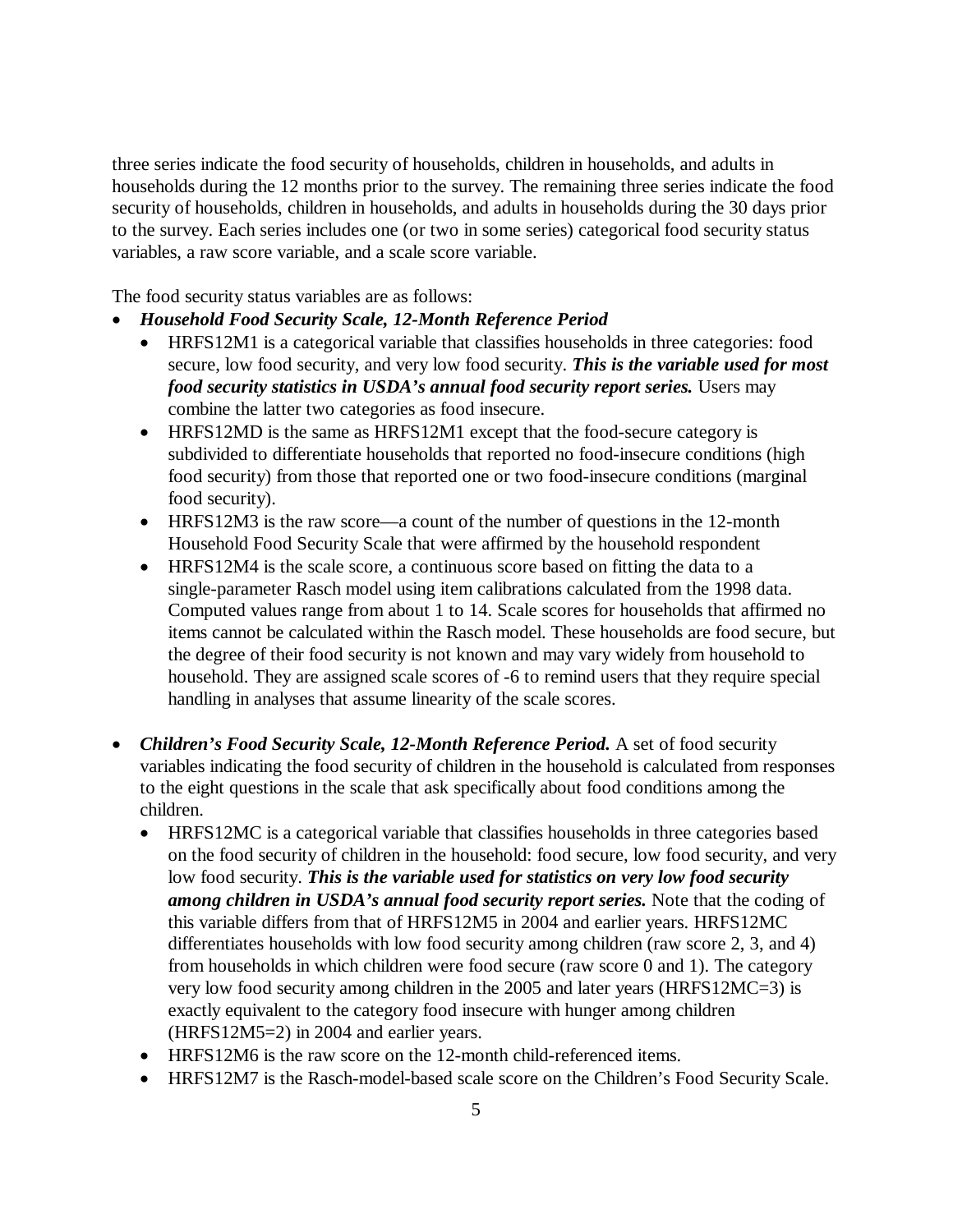- *Adult Food Security Scale, 12-Month Reference Period.* A set of food security status variables indicating the level of food security among adults in the household is calculated from responses to the 10 questions in the scale that ask specifically about food conditions among adults in the household, and of the household in general. This variable provides a more nearly comparable measure of food security between households with and without children, or among households with children in different age ranges than does the Household Food Security Scale (the HRFS12M1—M4 series).
	- HRFS12M8 is a categorical variable based on the scale score (HRFS12ME) that classifies households in four categories of food security among adults: High, marginal, low, and very low. Users may combine the first two categories as indicating food security among adults and the latter two as indicating food insecurity among adults.
	- HRFS12M9 is the raw score on the 12-month adult- and household-referenced items.
	- HRFS12ME is the Rasch-model-based scale score on the Adult Food Security Scale.
- *Household Food Security Scale, 30-Day Reference Period.* HRFS30D1, -D2, -D3 and -D4 correspond to HRFS12M1, -MD, -M3, and -M4, except that they are based on food security conditions during the 30-day period prior to the food security survey rather than the 12-month period. Note that these variables are not comparable with the 30-day food security variables in 2004 and earlier years' data (HRFS30M1, M2, and M3). The earlier years' measures were based on only a subset of the items in the scale in 2005 and later years.
- *Children's Food Security Scale, 30-Day Reference Period.* HRFS30D5, -D6, and -D7 correspond to HRFS12MC, -M6, and -M7, except that they are based on food security conditions among children during the 30-day period prior to the food security survey rather than the 12-month period.
- *Adult Food Security Scale, 30-Day Reference Period.* HRFS30D8, -D9, and -DE correspond to HRFS12M8, -M9, and -ME, except that they are based on food security conditions among adults during the 30-day period prior to the food security survey rather than the 12-month period.

### *Constructing Household Characteristics from Person Records*

To compute some household characteristics such as household size, presence of children, or presence of elderly members, it is necessary to identify the records of all persons in the same household. Households within the December CPS-FSS are uniquely and completely identified by two household identifiers in combination, HRHHID and HRHHID2. (State of residence is no longer required to uniquely identify households.) Characteristics of the household reference person can be assigned from the person record with PERRP 1 or 2, which will always be the record with the lowest-numbered PERRP in the household. To match to other months' CPS files, add the HRMIS variable to the household identification, adjusting one of the files for the difference in survey month.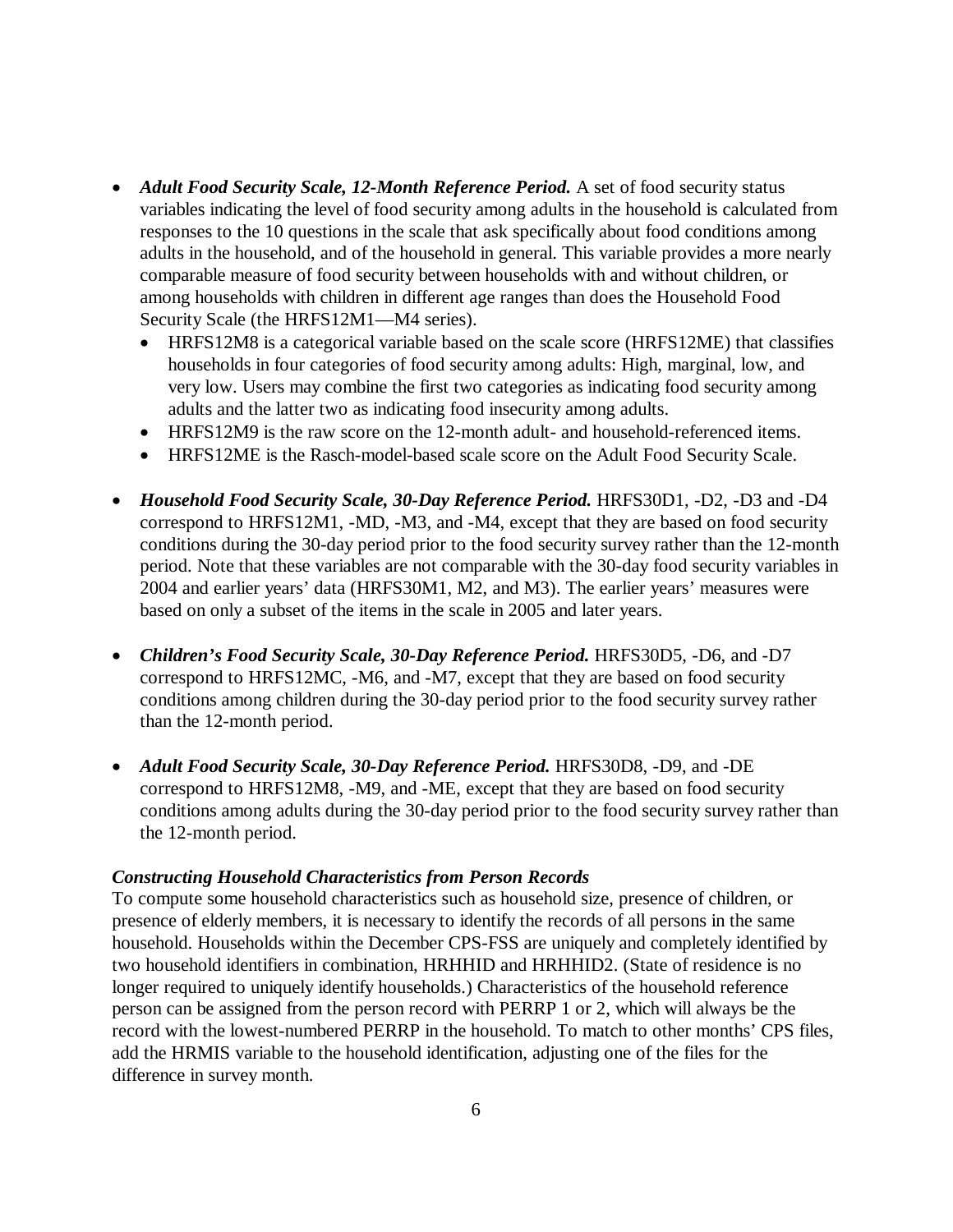## *Weights: Estimating Population Distributions of Person and Household Characteristics*

The CPS is a complex probability sample, and interviewed households as well as persons in those households are assigned weights so that the full interviewed sample represents the total national non-institutionalized civilian population. Initial weights are assigned based on probability of selection into the sample, and weights are then adjusted iteratively to match population controls for selected demographic characteristics at State and national levels. There are two sets of household and person weights in this data file: (1) labor force survey weights, and (2) Food Security Supplement weights.

The labor force survey weights, HWHHWGT for households and PWSSWGT for persons, are positive for persons in all interviewed households (except that person weights for persons in the armed forces are zero or missing). These weights would be appropriate for analyzing whether households or persons who completed the Supplement differed from those who declined to complete the Supplement.

In 2018, about 25 percent of the households that completed the core labor force survey declined to complete the Food Security Supplement. The Supplement weights, HHSUPWGT for households and PWSUPWGT for persons, are adjusted for Supplement nonresponse so that the Supplement respondents represent the national civilian non-institutionalized population. These weights are appropriate for estimating household distributions, food security status, food expenditures, use of food and nutrition assistance programs, and any other variables in the Food Security Supplement.

Household weights are attached to all person records in the household. To estimate household frequency distributions, the sample must be limited to one record for each household. This is usually accomplished by limiting the sample to records of household reference persons (PERRP=1 or 2). Noninterview or nonsupplement households must be excluded from these analyses based on HRINTSTA or HRSUPINT.

All weight variables have four implied decimal places in the data file (the decimal point is not included). Divide the weight variables by 10,000 for analysis in units or by 10,000,000 for analysis in thousands of persons or thousands of households. The formats of weight variables downloaded from DataFerrett are somewhat unpredictable. Sometimes they are in units; sometimes they have four implied decimal places. These should be checked prior to use.

## *Variance Estimation; Sampling Error; Replicate Weights*

Calculations of the sampling error of prevalence rates and other statistics estimated from CPS-FSS data must take into account the complex character of the sample, which is stratified, clustered, and reweighted to control to known population totals. Beginning with the 2010 data, the Census Bureau has provided household replicate weights to facilitate more rigorous